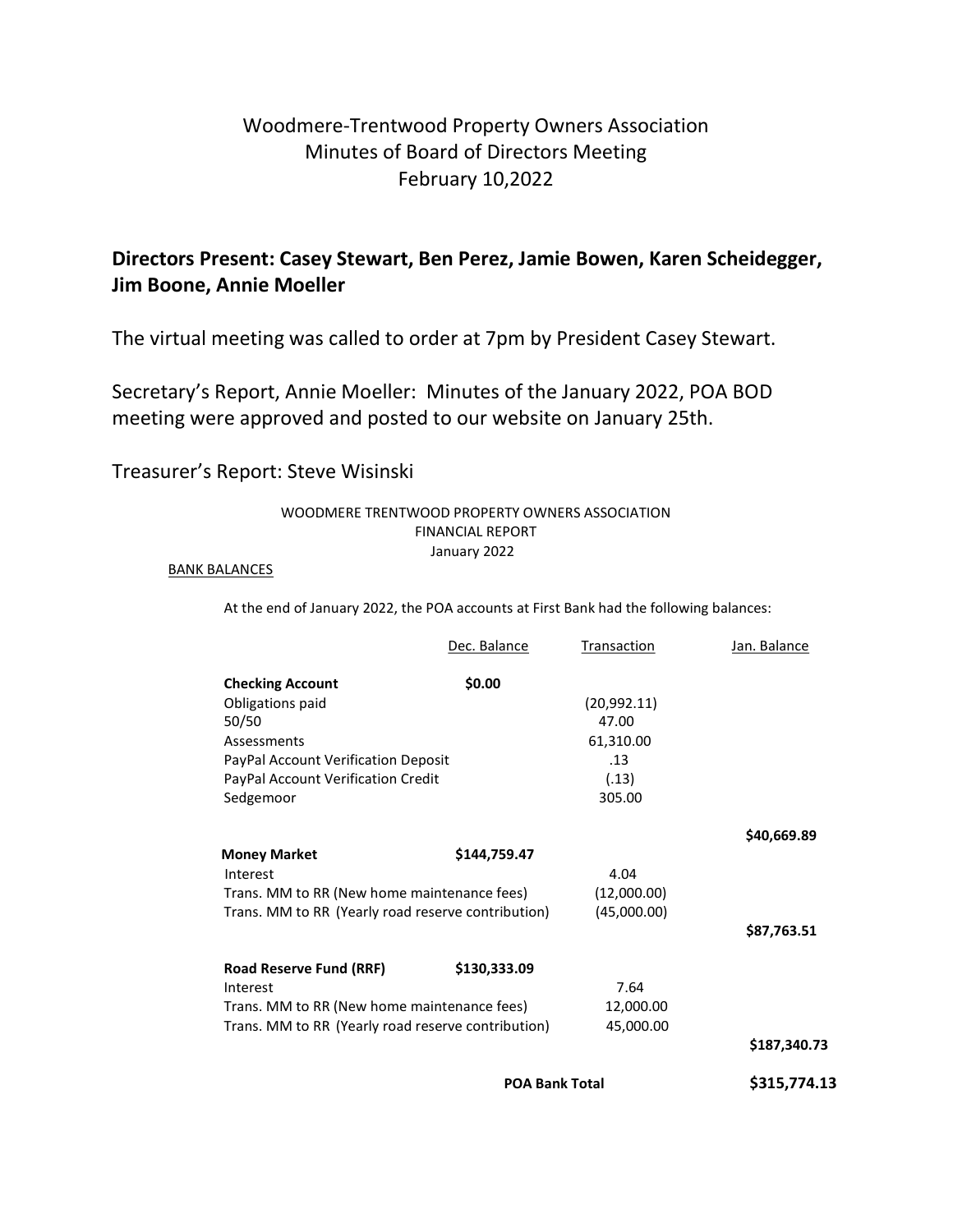#### Payments

Vendor invoices paid in the month totaled \$20,992.11 which includes \$18,731.25 to CTA for quarterly dues; \$1800.00 to Bobby Branch for Fall branch pickup.; \$106.99 to Microsoft for Office 365, and the balance of \$353.87 to Electric, Water and telephone.

#### 50/50

\$47.00 was collected for 50/50 for the month of January. The total collected in 2022 for 50/50 is \$47.00. Annual Due

Due's payments deposited this month were \$61,310.00. Year to date dues payments of \$61,310.00 have been deposited.

#### Budget

Income in the budget for the year is \$205,649.00 versus actual income of \$61,673.81. Total expenses year to date are \$20,992.24 leaving a net income of \$40,681.57.

#### Reserves

The Road Reserve Fund (held in its own money market account) is for the maintenance and repair of our roads and related items. The Road Reserve had \$130,252.25 as of December 31, 2020, adding in 2021 interest plus 2021 contribution from the budget of \$57,080.84 gives a balance of \$187,333.09 as of December 31, 2021.

#### ROAD RESERVE TOTAL IS: \$187,333.09.

The General Reserve Fund was created from annual budget allocations and past net income and can be used for any project. It is held in our Money Market Account\*. The General Reserve was \$48,439.32 as of December 31, 2020 (all in the money market account). To this amount we add interest paid plus 2021 contributions of \$15,029.58, bringing the total in the general reserve to \$63,468.90 as of December 31, 2021.

The General Reserve as of December 31, 2021, was 63,468.90 leaving 24,290.57 in the money market account earmarked for 2021 drainage, paving, and tennis court restoration.

#### GENERAL RESERVE TOTAL IS: 63,468.90.

\*MONEY MARKET ACCOUNT – This account is used as a cash management account so that it can earn interest, which the checking account does not.

Steve Wisinski, Treasurer 2022

#### Committee Reports:

#### Architectural: (Jamie Bowen)

Architectural Report

January 2022/February 2022

OLD BUSINESS

Lot 707 Essex – Sheetrock has been hung and finishing has begun.

762 Turnbury – Underslab plumbing is complete. The slab pour should be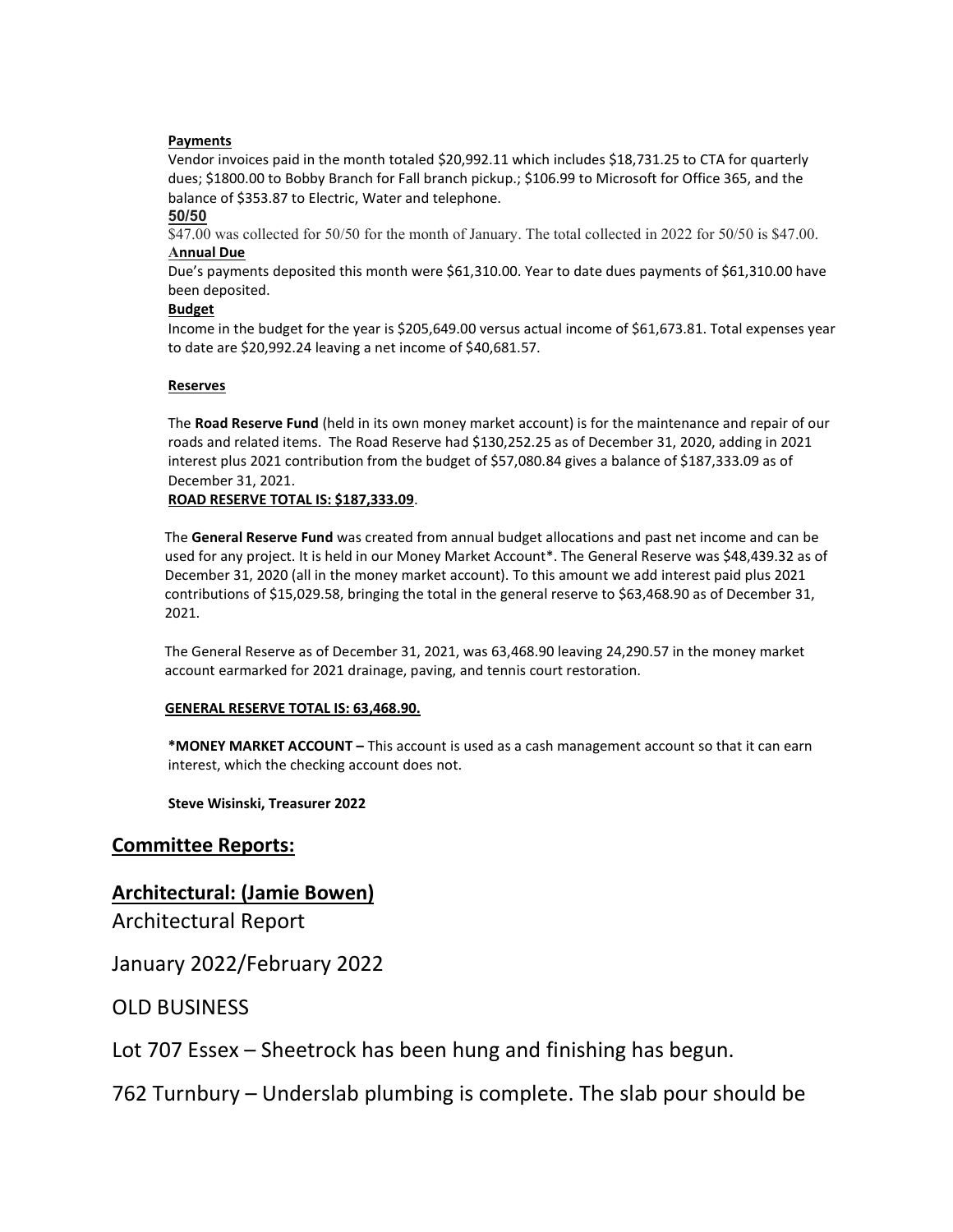next.

NEW BUSINESS

682 Chelsea – They have requested a concrete pad for trash bins and a fire pit via email. I will meet with them next week.

686 Chelsea – Request to cut down trees.

### Roads and Grounds: (Jim Boone) February 2022

Leave pick-up was completed, with a record load of 11 truck loads.

Paving projects were completed.

Have received 3 bids on phase 1 of pool/tennis court drainage. Will hold until LTPB is established, to ensure we are on the right path.

Have discovered 2 erosion issues at our entrance: 1) a small wash out at the intersection of Traceway and Chelsea/Argyle on west side at the new culvert and, 2) on the east side where our planter is, there are several small holes that are washed out that will need to be addressed before we start our mowing contract to ensure no one, or equipment, gets hurt or damaged. Will work with CTA roads and grounds to see who or how to repair.

Waiting to have meetings for the start of Landscape Advisory Group and Long-Range Planning Board (LRPB) till after the covid -19 cases slowdown in the POA.

Planning to install pansies at planters by the end of Feb.

New Business: Building Contractors are working with the POA to address drainage issues to nearby residents.

 Board members did not report any complaints on the snow removal or salting of the roads during last month's snowfall.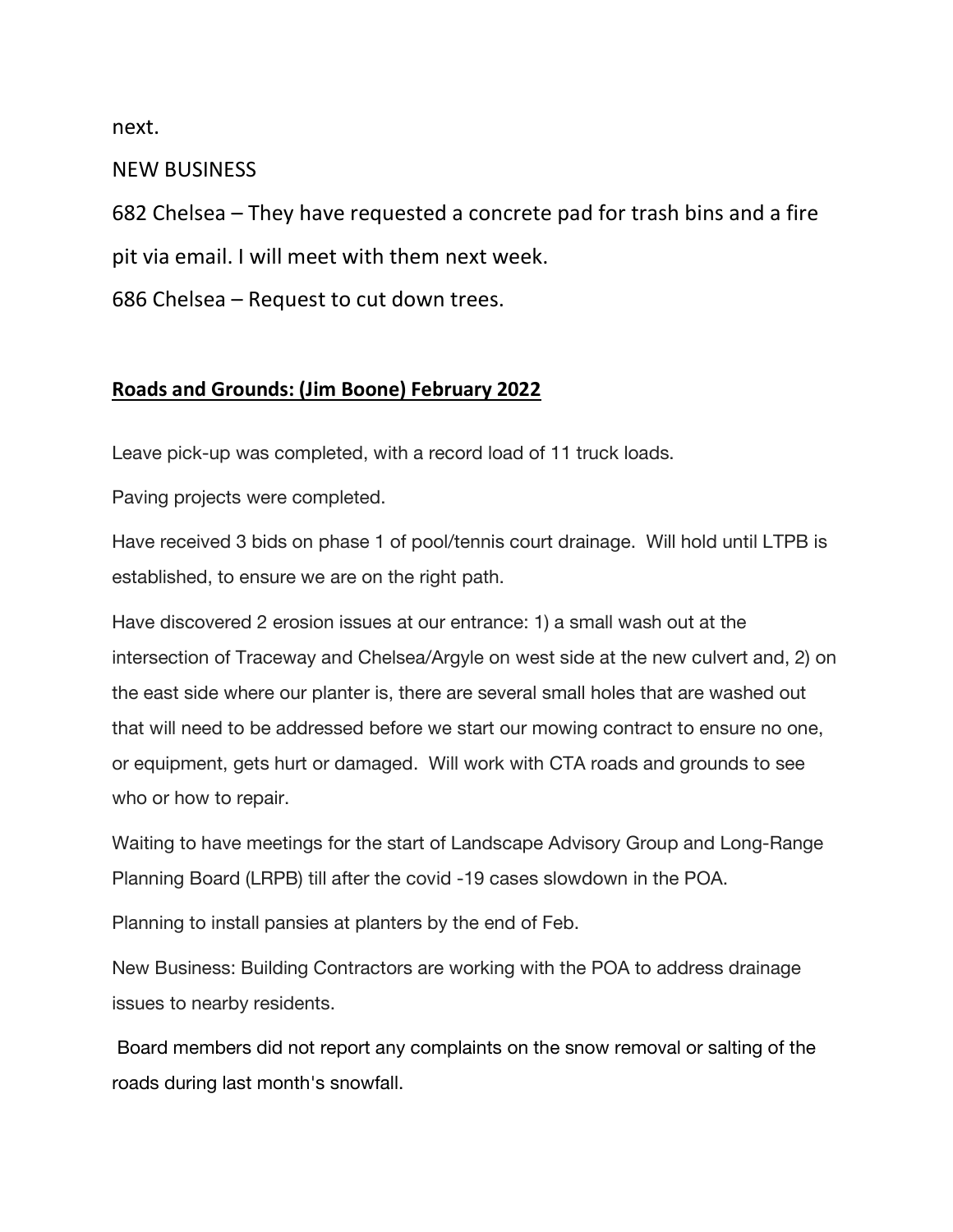## Recreation: (Karen Scheidegger)

Woodmere-Trentwood P.O.A.- February 2022

- Committee is prepping pricing for spring recreation opening
	- Pool service
	- Chair Upgrades
	- Tennis Court cleaning
	- Forecast Tennis Court resurfacing / repair costs

# Social Care and Welcome: (Ben Perez)

Social Report February 10, 2022

## New Business:

## 2022 W/T Dinner Volunteers

- Mar 2 Henry & Karen Kennedy
- Apr 6 Orlovsky / Garbe
- **■** May the 4th (Be with you!)-Star Wars Theme -Open
	- Dinner with Sedgemoor to be hosted by Board Members
	- Cinco De Mayo Food Theme
- **■** Jun  $1^{st}$  Hey / PacPaco
- **■** July 6<sup>th</sup> OPEN
- **•** Aug  $3^{rd}$  Paul Perks
- **•** Sept  $7<sup>th</sup>$  Barrick & Russell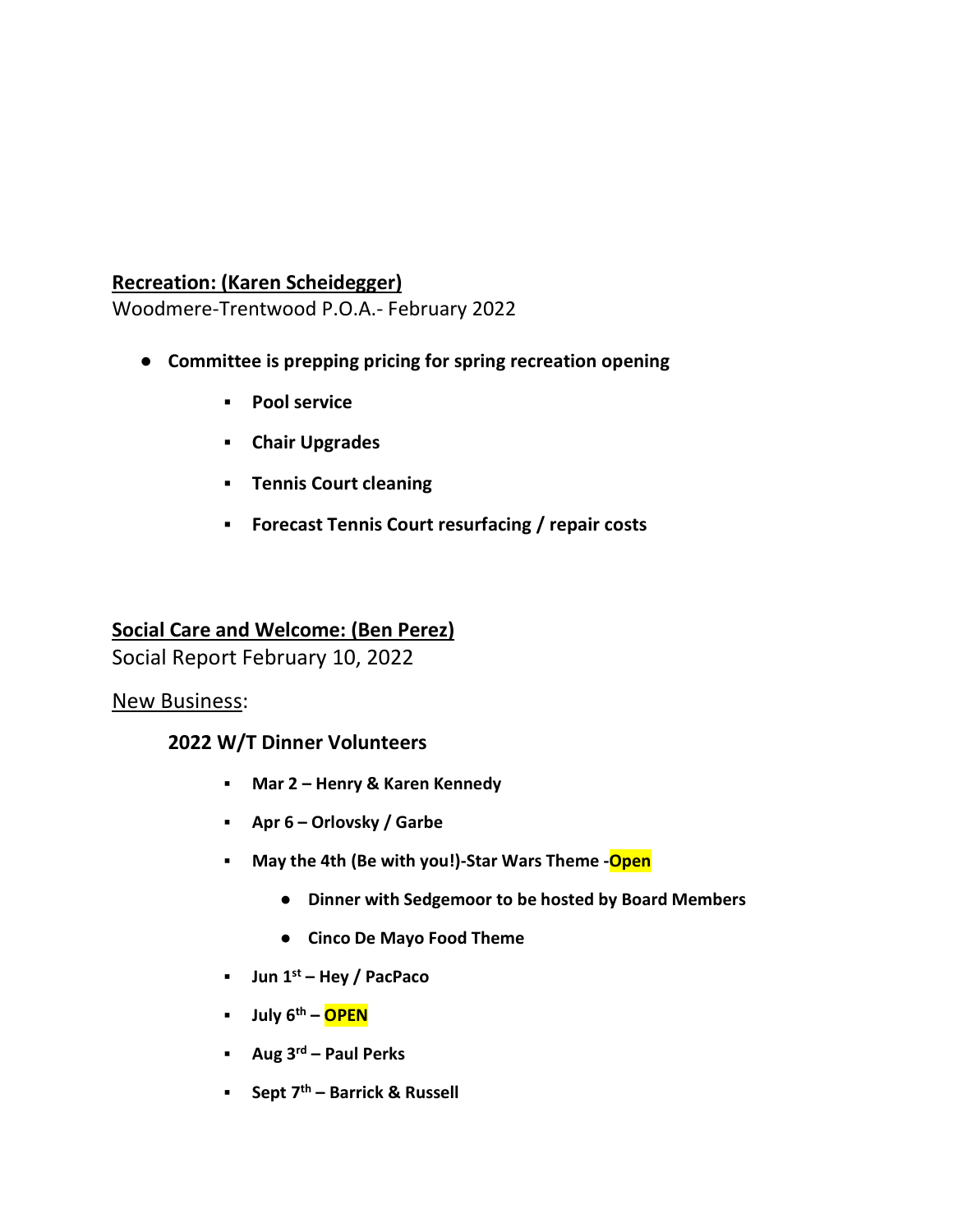- **•** Oct  $5^{th}$  Wirsing / Davis
- **•** Nov  $2^{nd}$  Manning / Perez
	- Veterans Dinner
- **■** Dec 7<sup>th</sup> Fields
	- Toys for Toys / Ornament Exchange

#### ● 2022 W/T Party Volunteers

- **■** May  $7<sup>th</sup>$  Kentucky Derby
- June ? Pool Opening Party Ambrosino
- Summer Town Hall TBD
- Oktoberfest 9/10

Volunteers are still needed to host POA Dinners as well as other POA Social Events.

## Social Care and Welcome: (Ben Perez)

Social Report February 10, 2022

February POA dinner was canceled.

March POA dinner is hosted by the Kennedys

Tom Hasbrook has stepped away from the position as WT Golf Coordinator for the monthly POA Event. Phil Streifer will take the position until May.

## CTA Committee Report Ben Perez- February 2022

CTA CD investments were rolled over for another year. Information on CD investing was discussed with our POA representatives. CTA & POA Dues (Assessments) and penalties for delinquent payments were discussed.